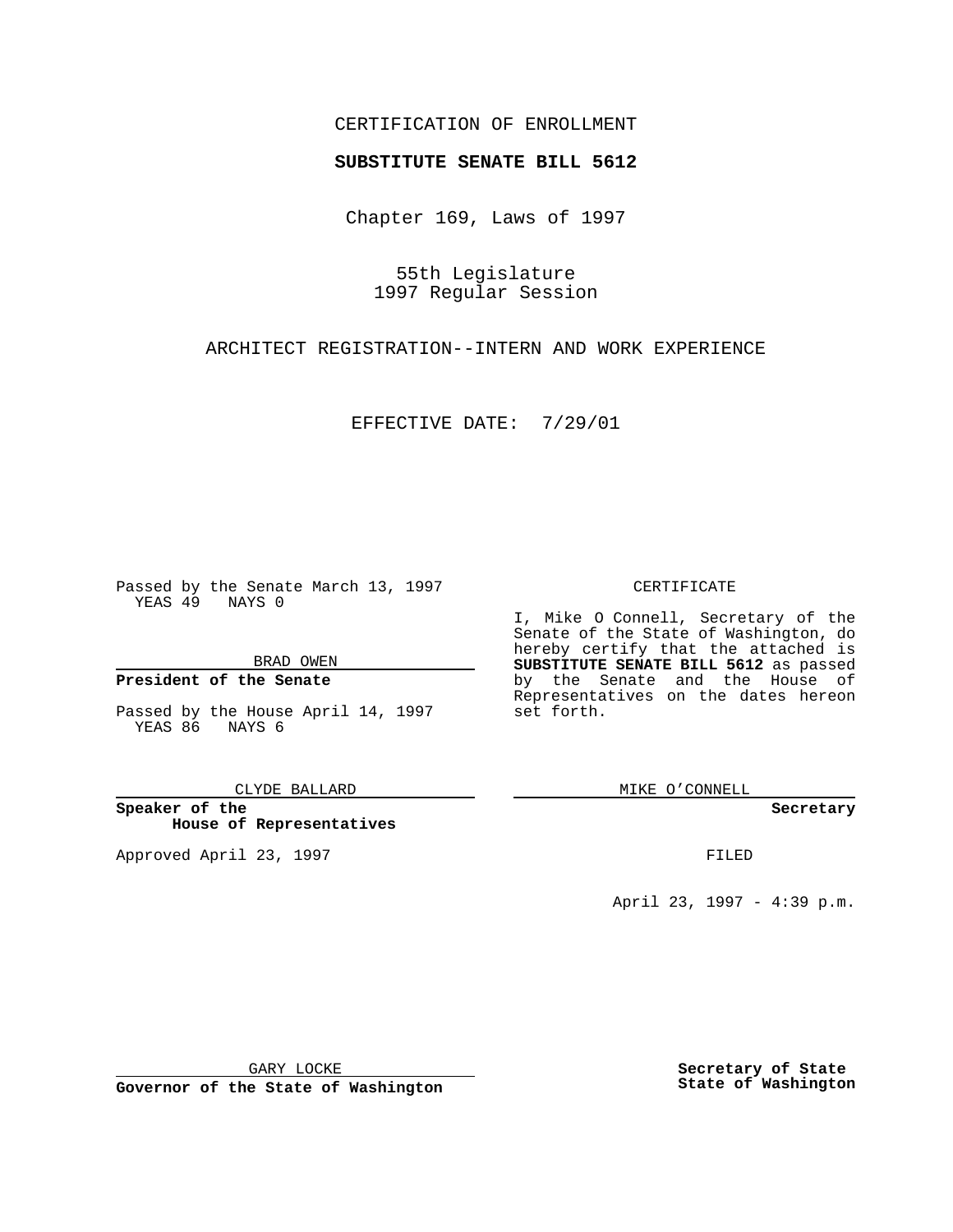## **SUBSTITUTE SENATE BILL 5612** \_\_\_\_\_\_\_\_\_\_\_\_\_\_\_\_\_\_\_\_\_\_\_\_\_\_\_\_\_\_\_\_\_\_\_\_\_\_\_\_\_\_\_\_\_\_\_

\_\_\_\_\_\_\_\_\_\_\_\_\_\_\_\_\_\_\_\_\_\_\_\_\_\_\_\_\_\_\_\_\_\_\_\_\_\_\_\_\_\_\_\_\_\_\_

Passed Legislature - 1997 Regular Session

### **State of Washington 55th Legislature 1997 Regular Session**

**By** Senate Committee on Commerce & Labor (originally sponsored by Senators Long, Wojahn, Hale and Horn)

Read first time 03/04/97.

1 AN ACT Relating to the registration of architects; amending RCW 2 18.08.350; and providing an effective date.

3 BE IT ENACTED BY THE LEGISLATURE OF THE STATE OF WASHINGTON:

4 **Sec. 1.** RCW 18.08.350 and 1993 c 475 s 2 are each amended to read 5 as follows:

 (1) A certificate of registration shall be granted by the director to all qualified applicants who are certified by the board as having passed the required examination and as having given satisfactory proof of completion of the required experience.

10 (2) Applications for examination shall be filed as the board 11 prescribes by rule. The application and examination fees shall be 12 determined by the director under RCW 43.24.086.

13 (3) An applicant for registration as an architect shall be of a 14 good moral character, at least eighteen years of age, and shall possess 15 ((any)) either of the following qualifications:

16 (a) Have an accredited architectural degree and three years' 17 practical architectural work experience and have completed the 18 requirements of a structured intern training program approved by the 19 board((, which may include designing buildings as a principal activity.